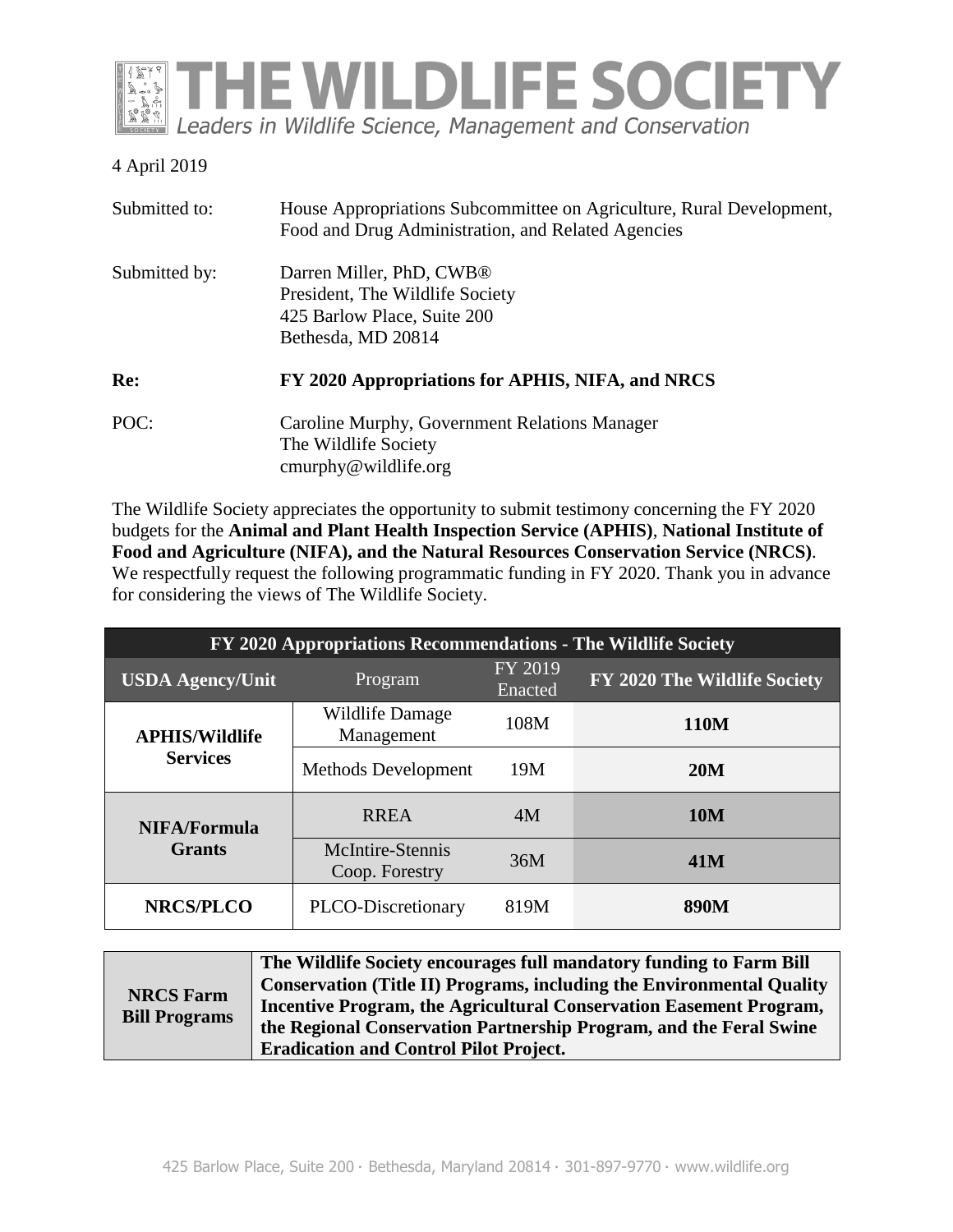The Wildlife Society (TWS; wildlife.org) inspires, empowers, and enables wildlife professionals to sustain wildlife populations and their habitat through science-based management and conservation. Founded in 1937, TWS and our network of affiliated chapters and sections represents more than 15,000 professional wildlife biologists, managers, and educators dedicated to excellence in wildlife stewardship. As leaders in wildlife science, management, and conservation, TWS actively promotes the use of science in all aspects of policy and decision making. Appropriations for the following programs within jurisdiction of the Appropriations Subcommittee on Agriculture have significant effects on the incorporation of science into wildlife management and policy. To enhance the use of science within these programs and beyond, TWS respectfully offers our funding recommendations.

## **Animal and Plant Health Inspection Service**

**Wildlife Services**, a unit of APHIS, resolves human-wildlife conflicts and protects agriculture, human and wildlife health and safety, personal property, endangered species, and other natural resources from wildlife damage and wildlife-borne diseases in the United States.

Wildlife Services' **Wildlife Damage Management** program provides frontline assistance to cooperators to protect these natural and manmade resources. **TWS requests a \$2 million increase in Wildlife Damage Management funding to \$110 million in FY 2020,** commensurate with the rate of inflation**.** Maintaining inflation-adjusted funding levels will allow Wildlife Services to carry out programs previously identified by Congress as key focus areas, including the National Rabies Management Program, which distributes oral rabies vaccines to wildlife within targeted areas with the goal of disease eradication, and the feral swine management program, which works with cooperators to protect natural and manmade resources against this highly destructive non-native species.

**Methods Development**, also within Wildlife Services, funds the vitally important National Wildlife Research Center (NWRC), which provides tools that Damage Management and federal, state, and local partners need to deter human-wildlife conflict in the field setting. Methods Development helps deliver successful Damage Management projects by first undertaking a careful assessment of the problem, including effects on people, the community, and other wildlife species. Though this program has had flat funding in the past several fiscal years, much of the new research critical to state wildlife agencies and municipalities continues to be delivered by NWRC. **TWS requests a modest increase in Methods Development program funding to \$20 million in FY 2020.**

| <b>USDA</b><br><b>Agency/Unit</b>        | <b>Program</b>                | <b>FY 2019</b><br><b>Enacted</b> | FY 2020 The Wildlife Society |
|------------------------------------------|-------------------------------|----------------------------------|------------------------------|
| <b>APHIS/Wildlife</b><br><b>Services</b> | Wildlife Damage<br>Management | 108M                             | 110M                         |
|                                          | Methods Development           | 19M                              | 20M                          |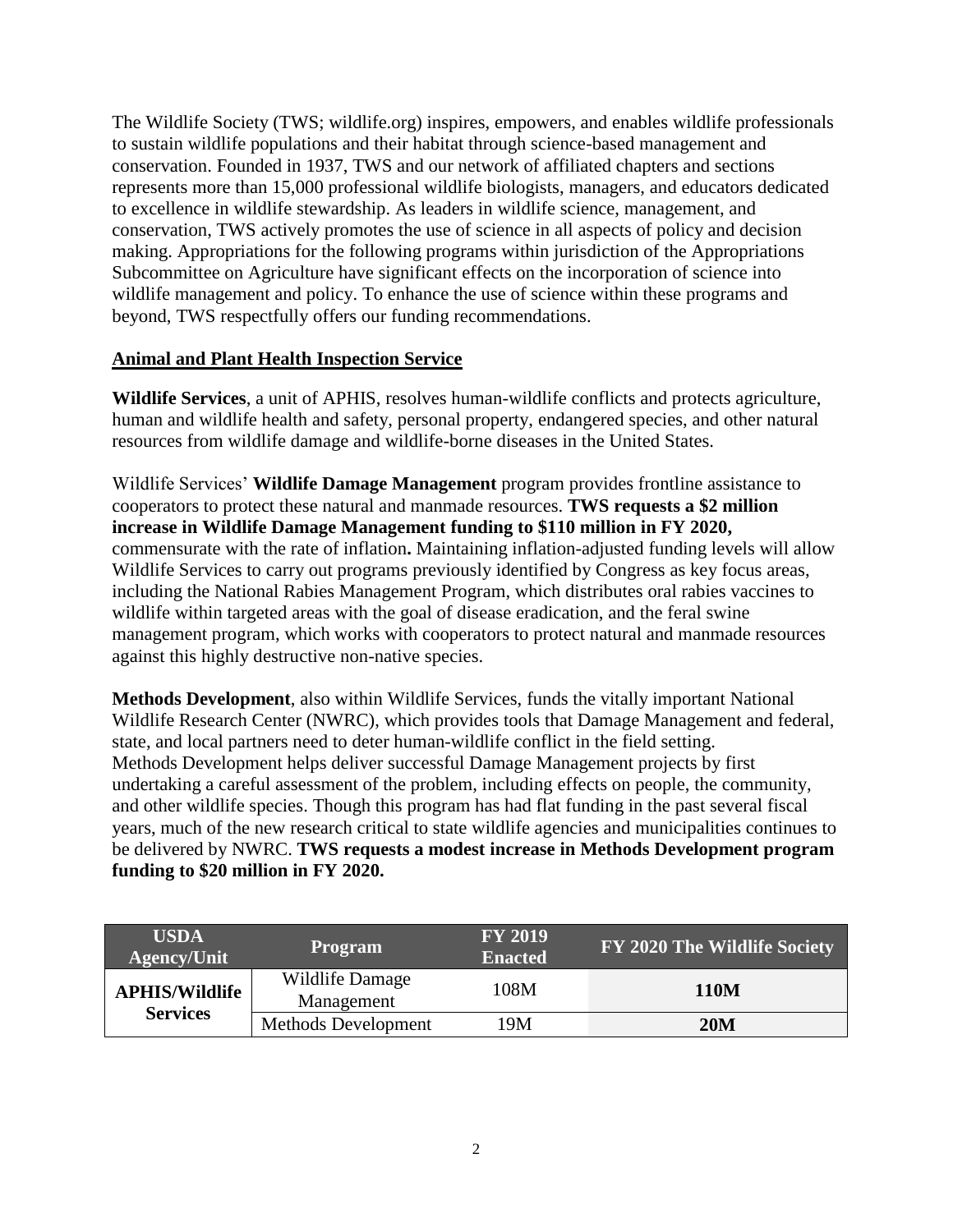## **National Institute of Food and Agriculture**

**The Renewable Resources Extension Act (RREA)** provides resources to state extension programs that share with landowners and land managers the latest management tools applicable to forest and rangeland resources, including wildlife, soil, and recreation. The RREA funds, which are apportioned to services focused on private landowner outreach, effectively leverage cooperative partnerships at an average ratio of four to one. These private landowners continually work to improve management practices on over 43 million acres annually with the limited funds provided. Authorized at \$30 million, RREA has been appropriated at roughly \$4 million per year since FY 2008. **To meet the growing need for sustainable outreach, The Wildlife Society recommends Congress increase RREA funding to at least \$10 million in FY 2020.**

**The McIntire-Stennis Cooperative Forestry Program** also has a long history of effectively leveraging outside dollars that benefits private land management practices. This program requires a 1:1 non-federal match for funding projects related to producing, using, and protecting forest resources—including fish and wildlife. These funds are targeted, largely at public and land grant university research, which in turn foster the next generation of natural resources professionals.

A 2003 U.S. Forest Service report estimated that U.S. timber harvest will increase 24% by 2050; most of this increase is expected to come from private timberlands. As the demand for forest products grows, the nation will increasingly rely on private forestlands to provide wood fiber needed by society. Already today, small, private landowners own approximately 300 million acres (over 35%) of the nation's forests and woodlands. In the absence of long-term research, such as that provided through McIntire-Stennis, the nation may have difficulty meeting future forest-product needs in a sustainable manner. TWS appreciates the \$2 million increase for this program in FY 2019 and urges Congress to continue to increase funding again this year. A funding level of **\$41 million in FY 2020** would allow the agency to address future opportunities and challenges relative to private forest landowners**.**

| <b>USDA</b><br><b>Agency/Unit</b> | <b>Program</b>                     | <b>FY 2019</b><br><b>Enacted</b> | FY 2020 The Wildlife Society |
|-----------------------------------|------------------------------------|----------------------------------|------------------------------|
| NIFA/Formula<br><b>Grants</b>     | <b>RREA</b>                        | 4M                               | 10M                          |
|                                   | McIntire-Stennis<br>Coop. Forestry | 36M                              | 41M                          |

## **Natural Resources Conservation Service**

The **Natural Resources Conservation Service (NRCS)** is the primary federal agency that works with private landowners to help them conserve, maintain, and improve their natural resources, including soil, water, air, plants, fish, and wildlife. Similar to TWS, NRCS emphasizes science-based conservation, and offers cooperative problem solving at the local level through a variety of voluntary incentive programs. With increased pressure on farmlands from urban sprawl—along with concurrent declines in some wildlife habitat and water quality on agricultural landscapes—the need for NRCS conservation programs continues to grow. The 2018